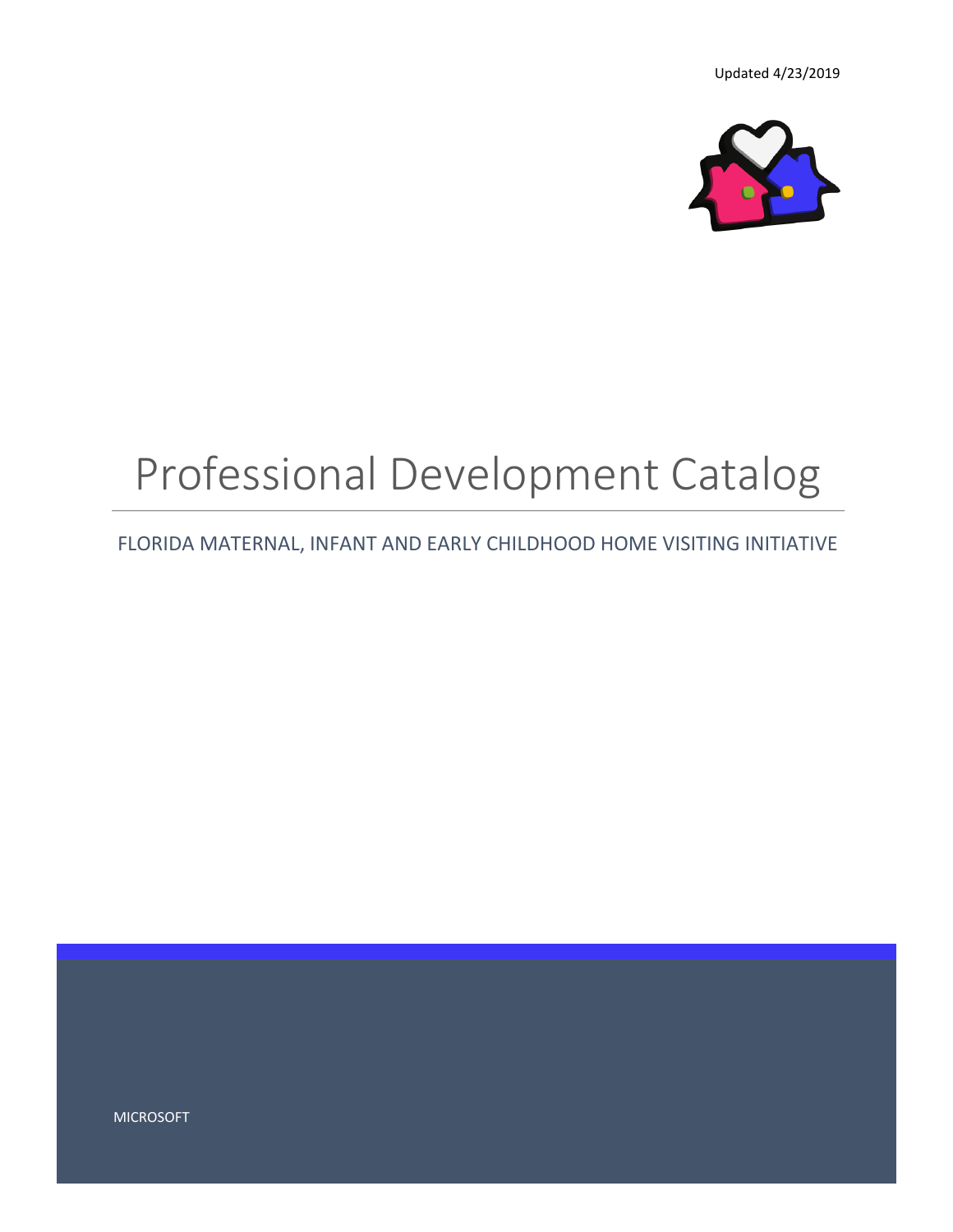# **CONTENTS**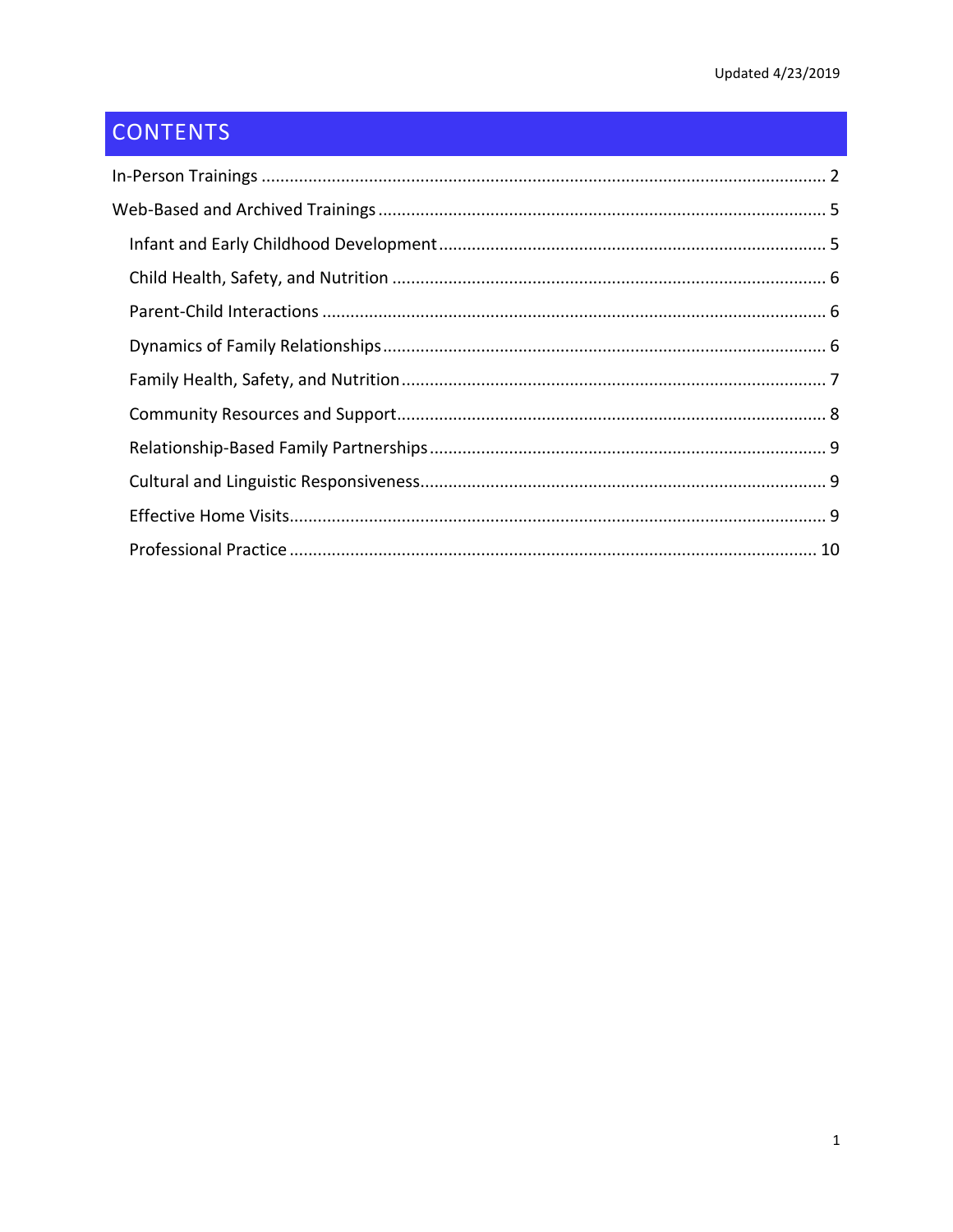# <span id="page-2-0"></span>IN-PERSON TRAININGS

The trainings below are offered by the Ounce of Prevention Fund of Florida and the FSU Center for Prevention and Early Intervention Policy as part of their work with the Florida Maternal, Infant, and Early Childhood Home Visiting Initiative. To view currently scheduled events, please visit the [Florida MIECHV Learning Management System.](http://ounce.org/miechv/) To inquire about scheduling a training, please contact [Sharon Clark,](mailto:sclark@ounce.org) MIECHV Training Coordinator.

#### **ASQ 1 Day**

This training explores both the ASQ-3™ and the ASQ SE-2™ questionnaires in depth. The ASQ-3™ screening questions cover's a child's development in the areas of speech, physical ability, social skills and problem solving. The ASQ SE-2™ screening questions cover a child's behavior and social-emotional development. The training includes practice with scoring, introducing the screen to parents and making referrals when appropriate.

#### **Breastfeeding Counselor Course 3 Days**

This is a Healthy Start approved course for coding, and provides foundation knowledge in breastfeeding promotion, initiation, and problem solving. This training earns 20 CEUs for the following: RN, RD, ARNP, and LPN. Trainees will also earn 19.5 LCERPS. There is no additional cost, and these are filed in CE Broker.

#### **Boundaries 1 Day**

This training will address boundary issues that staff may face when working with families. Different types of boundaries will be discussed, as well as the impact of these boundaries on the helping relationship. We will also address strategies for balancing personal and professional boundaries.

# **Compassion Fatigue 1 Day**

This training focuses on practical tools to assist staff in noticing how they react to secondary traumatic stress. This training teaches staff techniques to incorporate into their routines to mitigate the effects of compassion fatigue and secondary trauma in their daily lives.

# **Creating Your Best Year Ever: Finding the Gold Within 3 to 5 Hours**

What would it take to stand back at the end of the year and say, "Wow! This was the BEST year ever!" This presentation is based on *Finding the Gold Within: A Successbook for Women*, which is about realizing our inner strengths and talents to achieve our heart's desires. The motivational presentation invites audience participation with music, video, and dress-up props to inspire participants to find their own "gold within" and create their best year ever.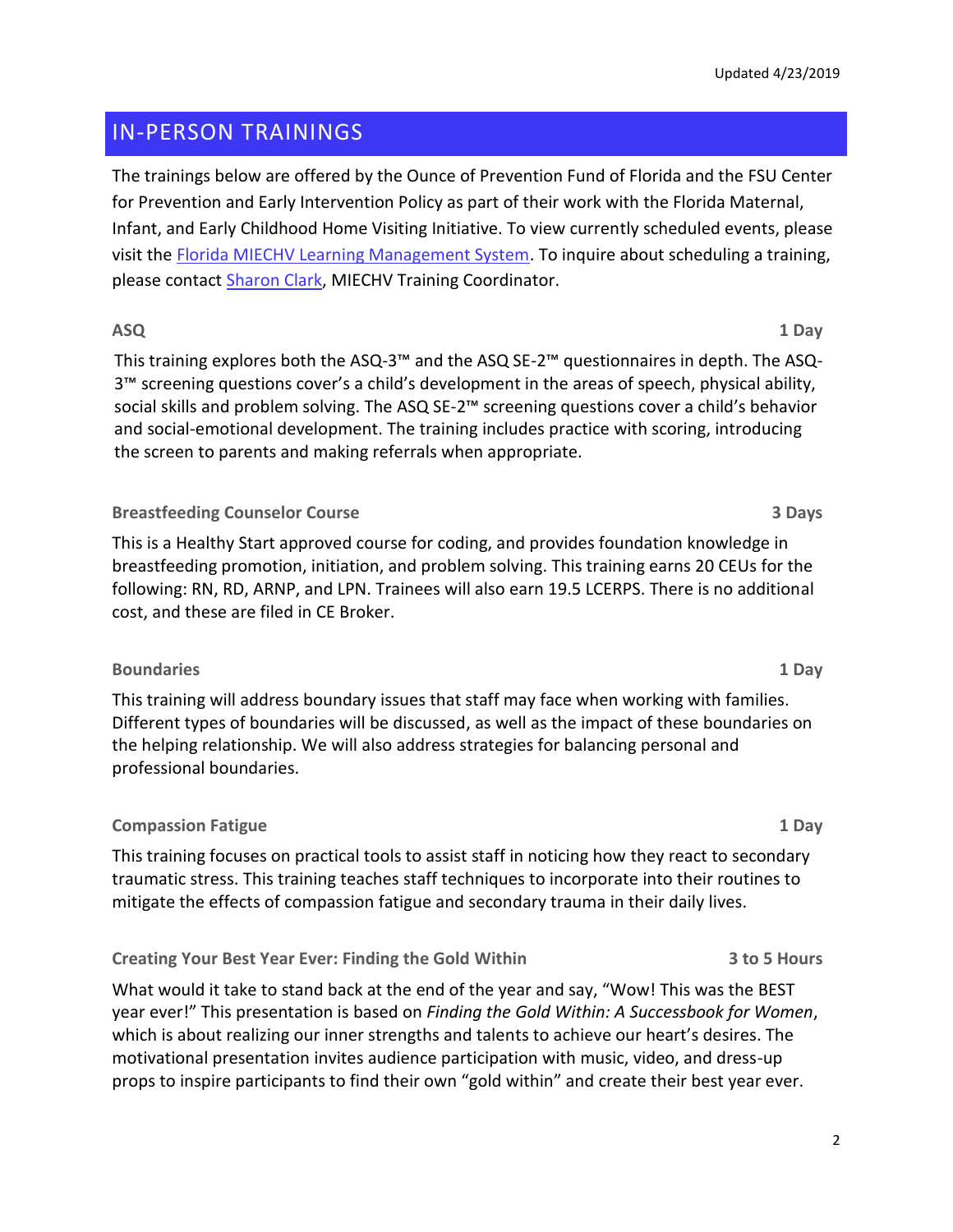# **Family Goal Plan 1 Day**

Staff learn about partnering with the family to develop goals and objectives for a Family Goal Plan. In addition, participants will be given opportunities to further practice writing goals and objectives.

#### **Mothers and Babies 1.5 Days**

Mothers and Babies is a program that promotes healthy mood management by teaching pregnant women and new moms how to effectively respond to stress in their lives through increasing the frequency of thoughts and behaviors that lead to positive mood states. Designed as a perinatal depression prevention, the Mothers and Babies targets three specific risk factors: limited social support, lack of pleasant activities, and harmful thought patterns. Mother and Babies offers a "toolkit" of approaches for women to observe their mood, note factors affecting their mood, and make changes in their daily lives to impact these areas.

#### **Motivational Interviewing 2 Days**

This training explores the process of motivational interviewing, which can be used to help families see the need to make changes and help them determine if they are ready for change. The techniques learned in this training can be applied to many aspects of work and life.

#### **Motivational Interviewing II 1 Day**

This training builds on the concepts staff previously learned in the pre-requisite training Motivational Interviewing. The training includes practical information, intense, hands-on practice and role play to teach conversational skills that are positive, meaningful and beneficial.

# **Positive Discipline and Guidance Strategies 2 Days**

In this training, staff practice positive ways to deal with discipline issues that they can demonstrate and model for families. Participants match various positive guidance strategies with specific discipline issues. During learning, staff put together an "Add it to the Ring" takeaway tool that will help facilitate the skills and techniques.

#### **Prenatal 2 Days**

This training will explore all areas of pre and post pregnancy including fetal growth and development, warning signs for when to call the doctor, bonding with baby during pregnancy, preparing for childbirth, preparing family and home for the baby's arrival and how family life impacts pregnancy. The training provides fun and informative resources that staff can share with families.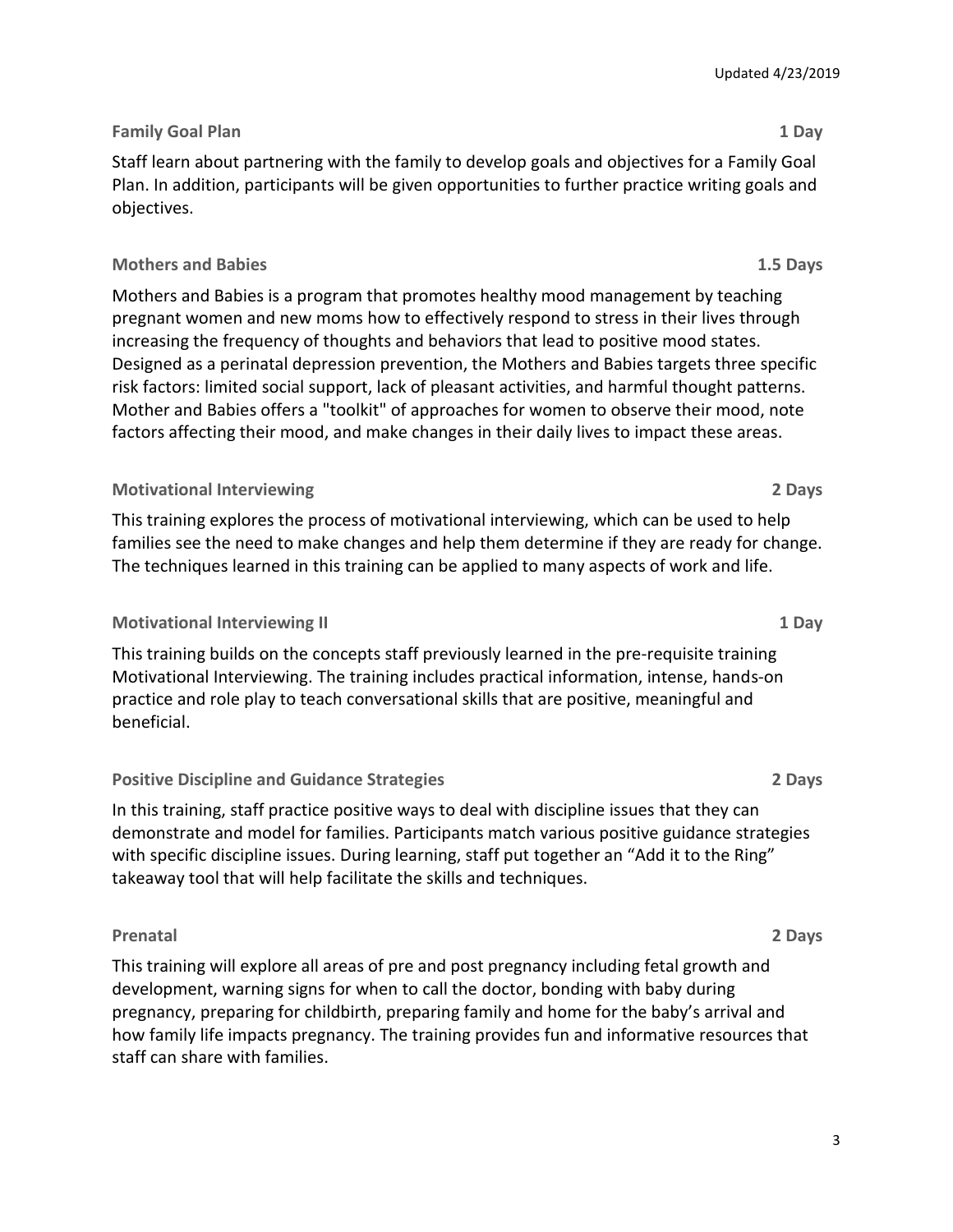#### **Red Flags Practicum 1 Day**

This training presents important information regarding seven key risk factors common to families where child abuse and neglect has been shown to occur. Staff will leave with an improved ability to identify and respond to red flags during their work with families.

#### **Revisit, Rethink, Renew 1 Day**

This training is intended to assist staff in processing feelings and thoughts around sudden, abrupt change in the workplace. This training addresses retaining and engaging families during transition and highlights time management, self-care, and team building as ways to stay motivated in the workplace.

#### **Safe Baby 1 Day**

This training is in partnership with the Healthy Start Coalition of Hillsborough County to adopt the Safe Baby curriculum. It was made specifically for Home Visitors, but is applicable to all infant care professionals. This curriculum may be used when addressing the following concerns: Choosing a Caregiver, Coping with Crying/Shaken Baby Syndrome, and Safe Sleep.

#### **Smoking Cessation and Reduction in Pregnancy Treatment (SCRIPT) 1 Day**

SCRIPT® is an award-winning, evidence-based program shown to be effective in helping thousands of pregnant women quit smoking. It is designed to be a component of a patient education program for prenatal care providers, and is cited by the Agency for Healthcare Research & Quality's Smoking Cessation Clinical Practice Guidelines. SCRIPT® counseling is a reimbursable service under the Patient and Affordable Care Act.

# **Strategies for Effectively Engaging Families 1 Day**

The purpose of this training is to provide workers with the necessary tools to engage and retain families by using a strength-based, family-centered approach.

#### **Supporting Families Affected by Intimate Partner Violence 3 Days**

This training is intended to assist staff in learning about the indicators and dynamics of intimate partner violence, the effects of intimate partner violence on children, safety planning and strategies for working with families who have intimate violence issues. This training was revised in 2018.

# **The Impact of Child Abuse and Neglect: What Can be Done? 2 Days**

This training is intended to assist staff in learning about child abuse and neglect. It includes mandated reporting, state statutory definitions of abuse and neglect, indicators of child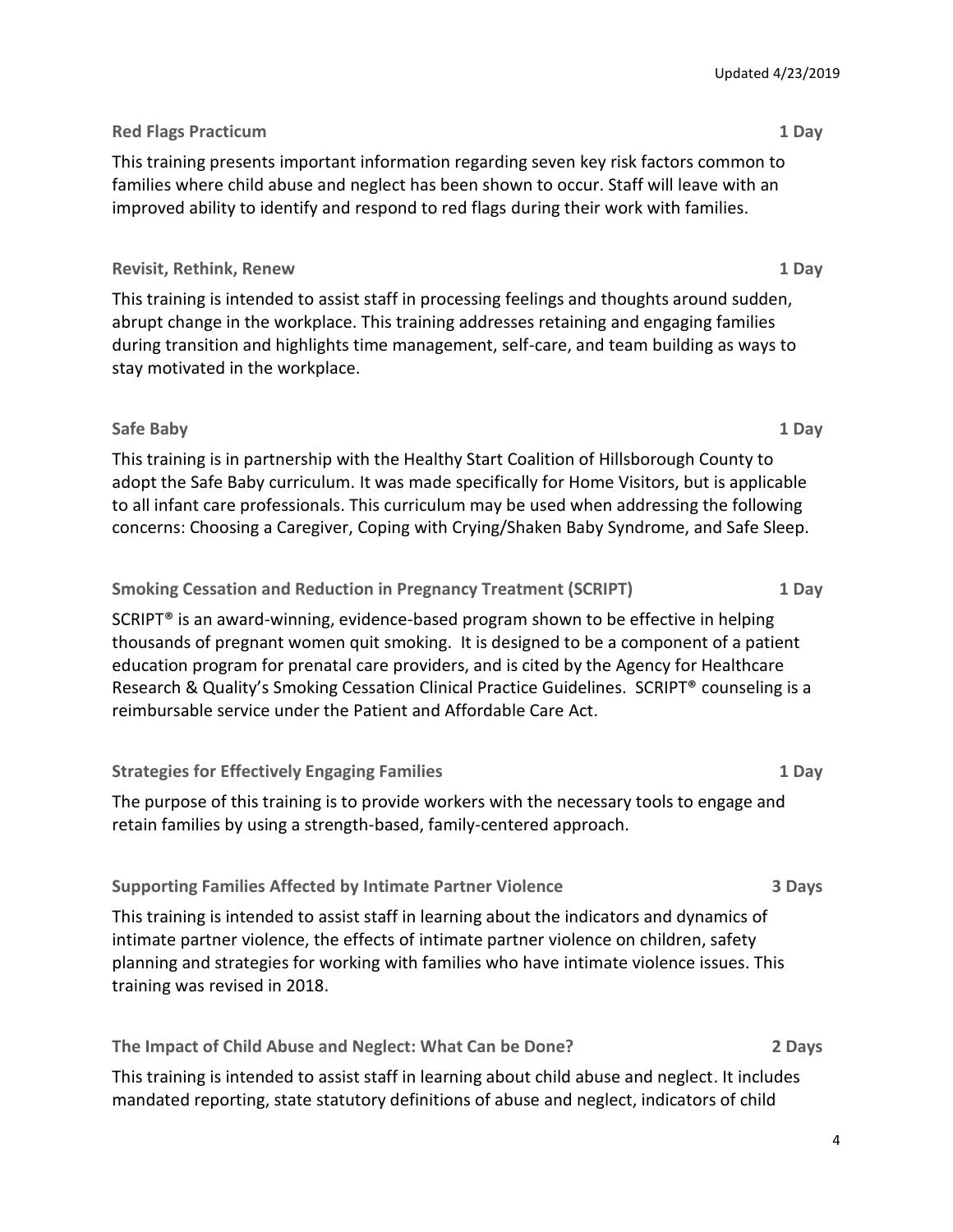abuse and neglect, prevention strategies that can be used with families, and how to make a call to the abuse hotline. Participants engage in role playing exercises and view videos to reinforce the ideas in training.

#### **Understanding Substance Abusing Families 2 Days**

Participants in this training will explore the progression of substance dependence, indicators of substance abuse, dynamics in substance-abusing families, the roles family members play, and the relationship between substance abuse and child abuse. Staff will also gain insight into the role of resistance and techniques for managing it when working with substanceabusing families.

**Working With Families Who Have Mental Health Issues 2 Days**

This training educates staff on the various mental health issues families face. This training facilitates discussion on mental health factors that impact the parent-child relationship and helps staff develop various strategies for working with families who have mental health issues.

# <span id="page-5-0"></span>WEB-BASED AND ARCHIVED TRAININGS

The trainings in black have been recorded and archived in the Florida MIECHV Learning Management System. The trainings in green are accessible through the Institute for the [Advancement of Family Support Professionals.](https://institutefsp.org/) All of these trainings are offered at no cost.

# <span id="page-5-1"></span>INFANT AND EARLY CHILDHOOD DEVELOPMENT

Child Development: Birth to 3

Child Development: 3 to 5

Child Development: Secrets of Baby Behavior

Pregnancy and Prenatal Care

Module 1: Fetal Growth and Development

Module 2: Pregnancy Outcomes

Module 3: Bonding with Baby During Pregnancy

Module 4: Preparing for Baby – The Physical Journey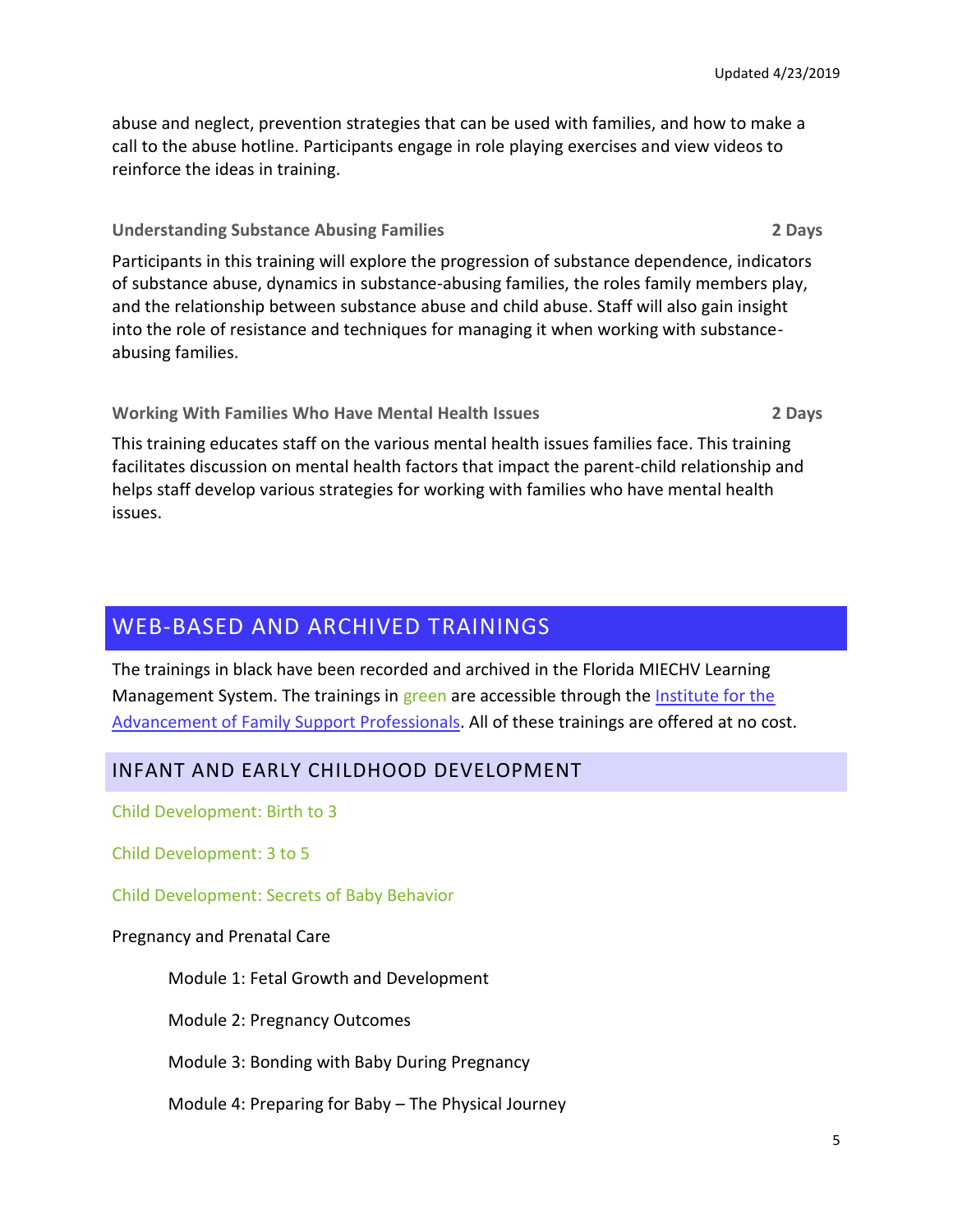Module 5: Preparing for Baby – Family and Home

Module 6: Bringing it Home – How Family Life Impacts Pregnancy and Baby

Social Emotional Development of Young Children

Supporting Families of Dual Language Learners

# <span id="page-6-0"></span>CHILD HEALTH, SAFETY, AND NUTRITION

Abusive Head Trauma (Shaken Baby Syndrome): Prevention and Education Techniques for Home Visitors

Breastfeeding 1: Helping Mothers Choose Breastfeeding

Breastfeeding 2: Helping Mothers Initiate Breastfeeding

Breastfeeding 3: Helping Mothers Continue Breastfeeding

#### Breastfeeding and Best Feeding

Growing Healthy Children 1

Growing Healthy Children 2

Growing Healthy Children 3

# <span id="page-6-1"></span>PARENT-CHILD INTERACTIONS

Responsive and Intentional Caregiving: Coaching Parents of Children with Special Needs

# <span id="page-6-2"></span>DYNAMICS OF FAMILY RELATIONSHIPS

#### Engaging Fathers

Engaging Fathers in their Children's Lives

Family Partnerships that Support Child Development

Family Partnerships that Support Health and Mental Health

Using the Protective Factors and Trauma-Informed Framework

Part 1: The Basics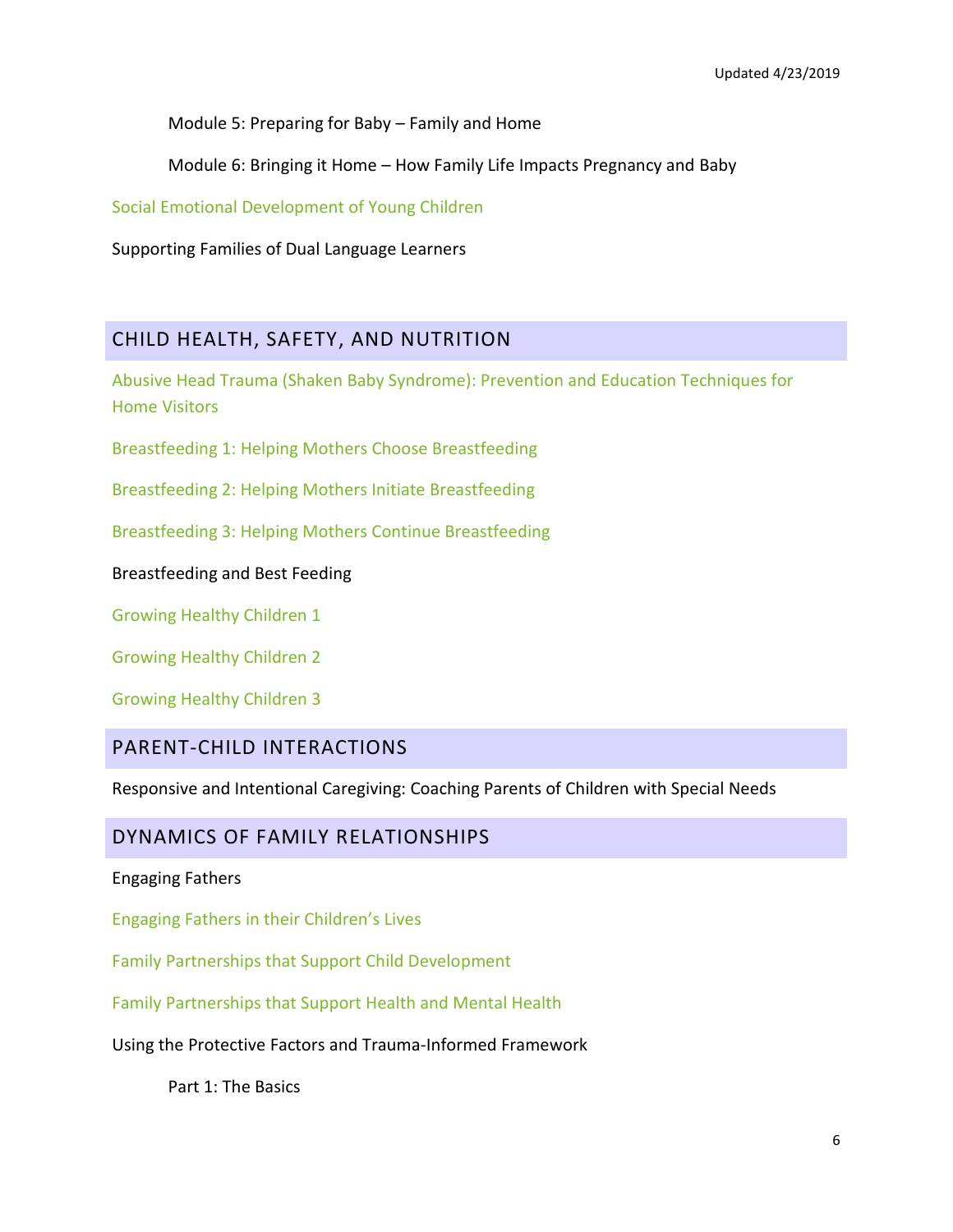Part 2: Applying This in Your Work

# <span id="page-7-0"></span>FAMILY HEALTH, SAFETY, AND NUTRITION

Edinburgh Postnatal Depression Scale

Engaging and Retaining Substance-Involved Families

Equitable Relationships

Family Planning and Contraceptive Counseling

Part 1: Family Planning 101

Part 2: Contraceptive Counseling In-Depth

Part 3: Community Connections for Family Planning

Gender Equity

Healthy Relationships

Nutrition Basics

Off to a Good Start – Food Access and Healthy Eating Advice for Families

Prenatal Basics for Home Visitors

#### Reproductive Health

Risk and Protective Factors for Intimate Partner Violence

Responding to Domestic Violence in the African American Community

SCRIPT 2.0 for Trainers

Substance Abuse

Module 1: Etiology of Alcohol and Drug Use

Module 2: The Culture of Drug Use

Module 3: Strategies for Working with Substance-Involved Families

Module 4: Tobacco Use and Smoking Cessation

Module 5: Alcohol Use and Abuse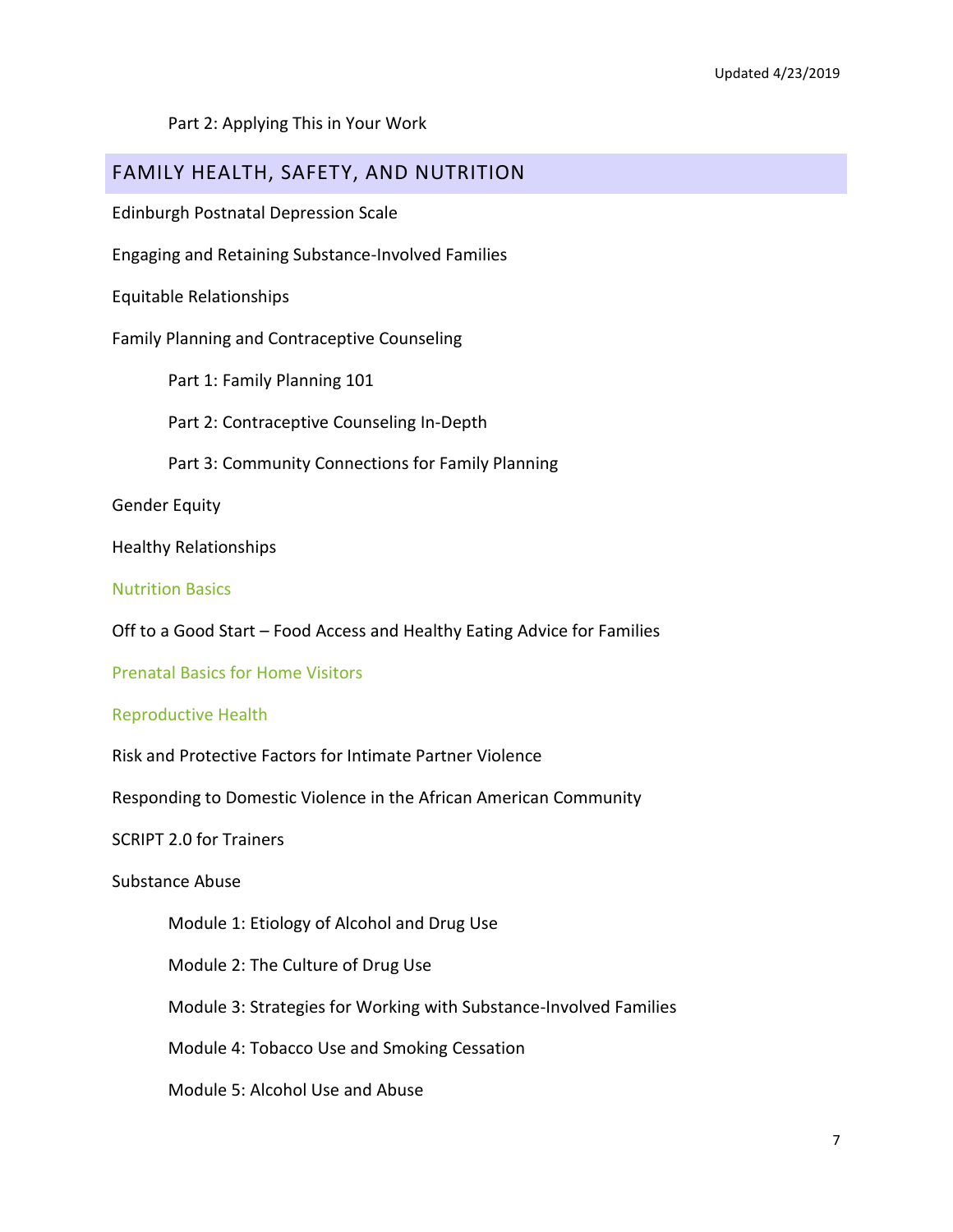Module 6: Prenatal Effects of Alcohol and Drug Use

Module 7: Illicit Drugs

Module 8: Non-Medical Use and Abuse of Prescription Drugs and Treatment

Module 9: Recovery Support and Referral

Substance Use: Risks and Effects in Pregnancy and Early Childhood Development

The Fourth Trimester: Providing Support and Service to New Mothers

Using *Partners for a Health Baby* to Support Pregnant and Postpartum Women At Risk For or Experiencing Depression

Why Screen Women for Substance Use, Intimate Partner Violence, Mental Health and Perinatal Depression?

Women's Health Series

Part 1: Preconception Health

Part 2: Prenatal Health

Part 3: Breastfeeding and Nutrition

Zika 101

Zika 201

# <span id="page-8-0"></span>COMMUNITY RESOURCES AND SUPPORT

Bright Futures Concepts and Working with the Medical Home

Building Bridges to Self-Sufficiency and Family Stability

Circle of Parents Mutual Self-Help Parent Support Groups

Exploring Family Healthcare Coverage Options

Florida KidCare – Just the Facts

Helping Families Make Ends Meet

Moving to Action: Advocacy, Referrals, and Goal-Setting

Social Determinants of Health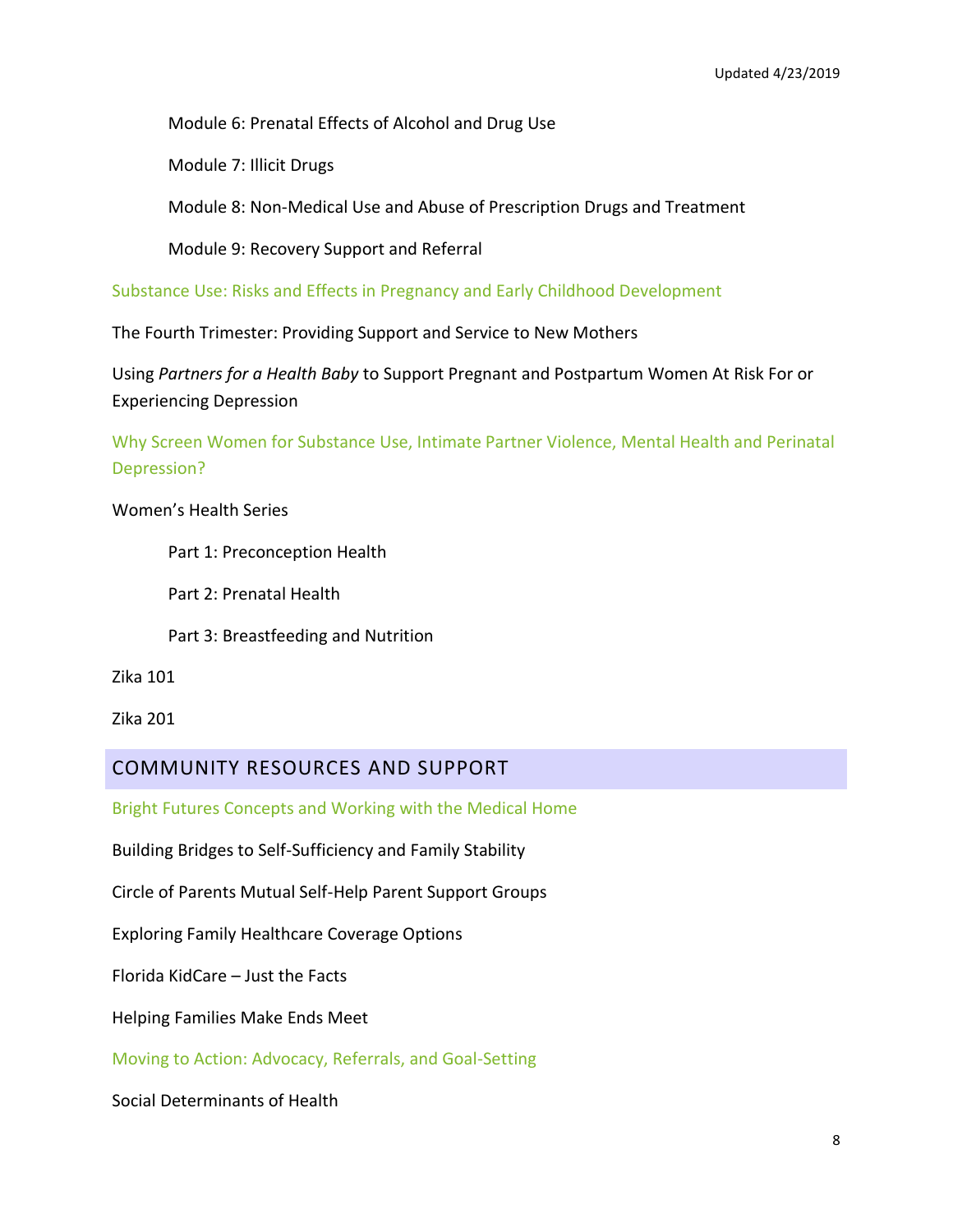- Part 1: Introduction to SSI and Social Security Benefits
- Part 2: Introduction to Florida's Medicaid and SCHIP Programs
- Part 3: Advocacy in Florida's Medicaid Managed Care Program
- Part 4: Home and Community-Based Waivers
- Part 5: SNAP and LIHEAP
- Part 6: Relative and Caregiver Support
- Part 7: Child Support and Paternity
- Part 8: Dissolution of Marriage
- Part 9: Domestic Violence
- Part 10: Landlord Tenant/Subsidized Housing
- Part 11: Fair Housing
- Part 12: Foreclosure/Consumer Debt Protection

#### Text4baby

# <span id="page-9-0"></span>RELATIONSHIP-BASED FAMILY PARTNERSHIPS

Assessment to Action: Building on Strengths, Finding Solutions

Engaging Hard-to-Reach Teen Moms and Their Children

Family Partnerships that Support Change and Healing

The Nuts and Bolts of Family Support Practice

Three-Step Counseling Strategy

# <span id="page-9-1"></span>CULTURAL AND LINGUISTIC RESPONSIVENESS

Supporting Dual Language Learning Families

Supporting Immigrant Families: A Culturally Humble Approach

# <span id="page-9-2"></span>EFFECTIVE HOME VISITS

Home Visiting 101: Importance of Home Visiting